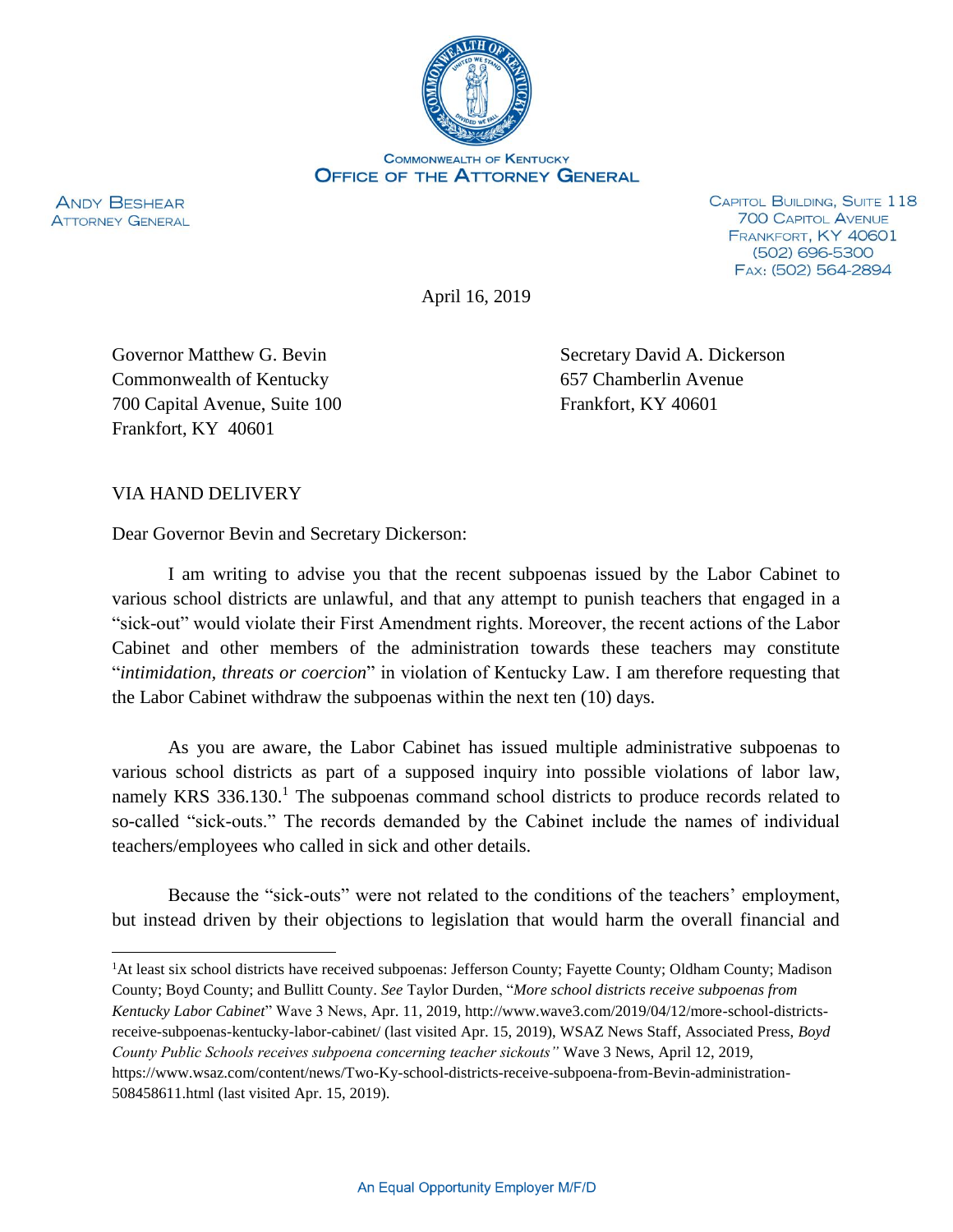structural support of the public school system, the "sick-outs" constitute free speech protected by the First Amendment.

Teachers do not surrender their constitutional rights when they become public employees. *See Pickering v. Bd. of Educ.*, 391 U.S. 563 (1968). They retain the rights secured by the First Amendment to the United States Constitution, and Sections 1 and 8 of the Kentucky Constitution, including their rights to speak freely, to peaceably assemble, and to petition the government for redress of grievances. *See* U.S. CONST. amend. I; KY. CONST. §§ 1, 8.

Whether a "sick-out" is an illegal work stoppage, or instead protected free speech was directly litigated in Detroit. *See School Sch. Dist. of the City of Detroit v. Detroit Federation Fed'n of Teachers*, No. 16-000013-MZ (Mich. Ct. Cl. Ingham Cty. Aug. 16, 2016). There, teachers engaged in a "sick-out," and their employer – the school district – sued the perceived leaders of the movement claiming the "sick out" was an illegal work stoppage or strike.

The court ruled against the district and for the teachers. It found that the "sick-out" was based on "complaints to the state government to rectify educational, financial and structural problems in the Detroit Public School District, *and not issues concerning the rights, privileges or conditions of their employment*." In other words, the "sick-out" was not based on objections to the teachers' pay or work conditions, which might form the legal basis of a "work stoppage," but instead was focused on issues related to the funding or structure of the public education system itself. As such, the "sick-out" was not an unlawful strike or work stoppage, but instead constitutionally protected free speech.

The same situation exists here. Teachers involved in Kentucky's "sick-outs" were not engaged in labor negotiations; they were not advocating for higher pay, more generous benefits, or any issue related to their "rights privileges or conditions of their employment." Instead, they called in sick in order to be present and heard in opposition to legislation that would siphon money away from public education in the form of tax credits to private schools, *i.e.,* "educational, financial and structural" issues. These actions are therefore not covered by labor law, but are instead protected by the First Amendment. That means that if the Labor Cabinet continues, it will lose this fight and – like the Detroit school district – waste thousands of dollars of legal fees.

Moreover, unlike the Detroit situation, the *employer* in this situation is not objecting. The school districts in question have not requested this inquiry, and have taken the position that no strike or work stoppage has occurred. Instead, it is the Labor Cabinet trying to step into the shoes of the employers/school districts, which not only raises legal questions, but also presents a significant conflict. Indeed, the teachers' speech that is at issue was speech *against* actions by